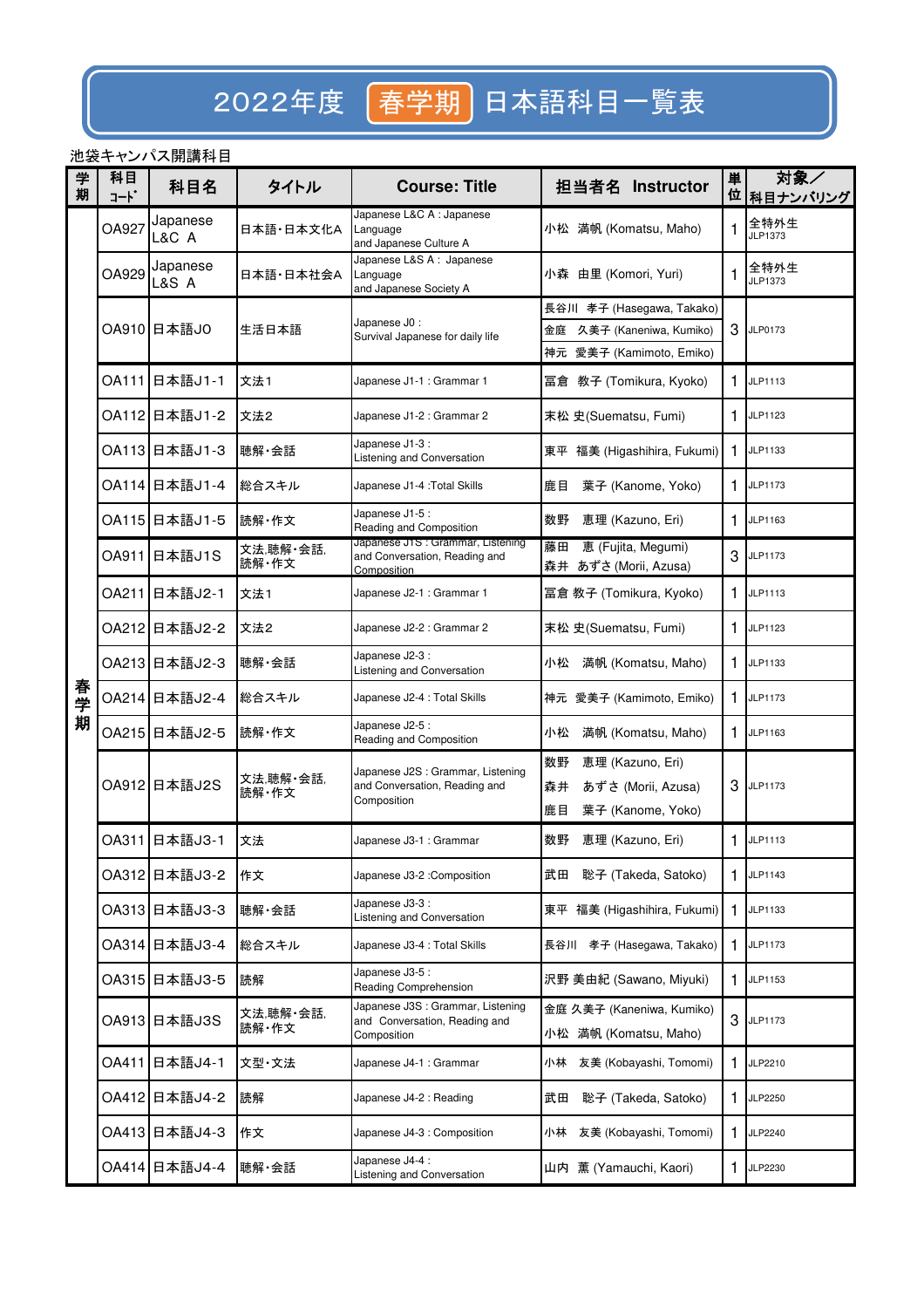池袋キャンパス開講科目

| 学<br>期 | 科目<br>コート゛ | 科目名                         | タイトル                     | <b>Course: Title</b>                                             | 担当者名 Instructor              | 単<br>位 | 対象/<br>科目ナンバリング       |
|--------|------------|-----------------------------|--------------------------|------------------------------------------------------------------|------------------------------|--------|-----------------------|
|        | OA511      | 日本語J5-1a                    | 文型·文法                    |                                                                  | 小森 由里 (Komori, Yuri)         | 1      | JLP2210               |
|        | OA521      | 日本語J5-1b                    |                          | Japanese J5-1 : Grammar                                          | 小松<br>満帆 (Komatsu, Maho)     | 1.     |                       |
|        |            | OA512 日本語J5-2               | 読解                       | Japanese J5-2 : Reading                                          | 数野 恵理 (Kazuno, Eri)          | 1.     | JLP2250               |
|        |            | OA513 日本語J5-3               | 作文                       | Japanese J5-3 : Composition                                      | 長島 明子 (Nagashima, Akiko)     | 1.     | JLP2240               |
|        |            | OA514 日本語J5-4               | 聴解·会話                    | Japanese J5-4 :<br>Listening and Conversation                    | 高嶋 幸太 (Takashima, Kota)      | 1      | JLP2230               |
|        | OA611      | 旧本語J6-1                     | 文型·文法                    | Japanese J6-1 : Grammar                                          | 友美 (Kobayashi, Tomomi)<br>小林 | 1.     | JLP2210               |
|        |            | OA612 日本語J6-2               | 読解                       | Japanese J6-2 : Reading                                          | 鹿目<br>葉子 (Kanome, Yoko)      | 1      | JLP2250               |
|        |            | OA613 日本語J6-3               | 作文                       | Japanese J6-3 : Composition                                      | 金庭 久美子 (Kaneniwa, Kumiko)    | 1.     | JLP2240               |
|        |            | OA614 日本語J6-4a              | 聴解·会話                    | Japanese J6-4 :                                                  | 高嶋 幸太 (Takashima, Kota)      | 1      | JLP2230               |
|        |            | OA619 日本語J6-4b              |                          | Listening and Conversation                                       | 小林 友美 (Kobayashi, Tomomi)    | 1      |                       |
|        |            | OA711 日本語J7-1               | 文型·文法                    | Japanese J7-1 : Grammar                                          | 井上 玲子 (Inoue, Reiko)         | 1      | JLP2210               |
|        |            | OA712 日本語J7-2               | 読解                       | Japanese J7-2 : Reading                                          | 恵 (Fujita, Megumi)<br>藤田     | 1      | JLP2250               |
|        |            | OA713 日本語J7-3               | 作文                       | Japanese J7-3 : Composition                                      | 明子 (Nagashima, Akiko)<br>長島  | 1.     | JLP2240               |
|        |            | OA714 日本語J7-4               | 聴解 会話                    | Japanese J7-4 :<br>Listening and Conversation                    | 山内 薫 (Yamauchi, Kaori)       | 1      | JLP2230               |
| 春学     | OA630      | 総合日本語<br>6-8 A1             |                          | Integrated Japanese6-8 A1                                        | 数野 恵理 (Kazuno, Eri)          |        | J6,J7,J8<br>JLP3370   |
| 期      | OA632      | 総合日本語<br>$6-8A2$            |                          | Integrated Japanese6-8 A2                                        | 長谷川 孝子 (Hasegawa, Takako)    | 1      | J6,J7,J8<br>JLP3370   |
|        | OA634      | 総合日本語<br>$6-8A3$            |                          | Integrated Japanese6-8 A3                                        | 井上 玲子 (Inoue, Reiko)         | 1      | J6,J7,J8<br>JLP3370   |
|        | OA692      | 総合日本語<br>6-8 A6             |                          | Integrated Japanese6-8 A6                                        | 武田<br>聡子 (Takeda, Satoko)    | 1      | J6,J7,J8<br>JLP3370   |
|        | OA631      | 総合日本語<br>6-8 B1             |                          | Integrated Japanese6-8 B1                                        | 武田<br>聡子 (Takeda, Satoko)    | 1      | J6, J7, J8<br>JLP3370 |
|        | OA633      | 総合日本語<br>6-8 B <sub>2</sub> |                          | Integrated Japanese6-8 B2                                        | 藤田<br>恵 (Fujita, Megumi)     |        | J6,J7,J8<br>JLP3370   |
|        | OA635      | 総合日本語<br>6-8 B3             |                          | Integrated Japanese6-8 B3                                        | 小林 友美 (Kobayashi, Tomomi)    | 1      | J6,J7,J8<br>JLP3370   |
|        | OA693      | 総合日本語<br>6-8 B6             |                          | Integrated Japanese6-8 B6                                        | 綾乃 (Miura, Ayano)<br>三浦      |        | J6,J7,J8<br>JLP3370   |
|        | OA821      |                             | 日本語J8-AA 日本の社会と文化A       | Japanese J8-AA:<br>Japanese Society and Culture A                | 武田 聡子 (Takeda, Satoko)       | 2      | JLP3370               |
|        |            |                             | OA822 日本語J8-BA 社会の中の日本語A | Japanese J8-BA:<br>Language and Society in Japan A               | 末松 史(Suematsu, Fumi)         | 2      | JLP3370               |
|        |            | OA824 日本語J8-C               | 論文読解の技法                  | Japanese J8-C: Academic Japanese:<br>Reading Research Papers     | 啓子 (Tani, Keiko)<br>谷        | 2      | JLP3250               |
|        |            |                             | OA825 日本語J8-EA キャリアの日本語A | Japanese J8-EA:<br>Japanese for Careers A                        | 美由紀 (Sawano, Miyuki)<br>沢野   | 2      | JLP3370               |
|        |            |                             | OA826 日本語J8-EB キャリアの日本語B | Japanese J8-EB:<br>Japanese for Careers B                        | 恵 (Fujita, Megumi)<br>藤田     | 2      | JLP3370               |
|        | OA827      | 日本語J8-FA                    | ビジネスのためのロ<br>頭運用力A       | Japanese J8-FA: Business Japanese:<br>Listening and Discussion A | 三浦<br>綾乃 (Miura, Ayano)      | 2      | JLP3230               |
|        | OA828      | 日本語J8-FB                    | ビジネスのためのロ<br>頭運用力B       | Japanese J8-FB: Business Japanese:<br>Listening and Discussion B | 平山 紫帆 (Hirayama, Shiho)      | 2      | JLP3230               |
|        |            | OA829 日本語J8-G               | ビジネスメールと文<br>書           | Japanese J8-G: Business Japanese:<br>Reading and Writing         | 谷 啓子(Tani, Keiko)            | 2      | JLP3240               |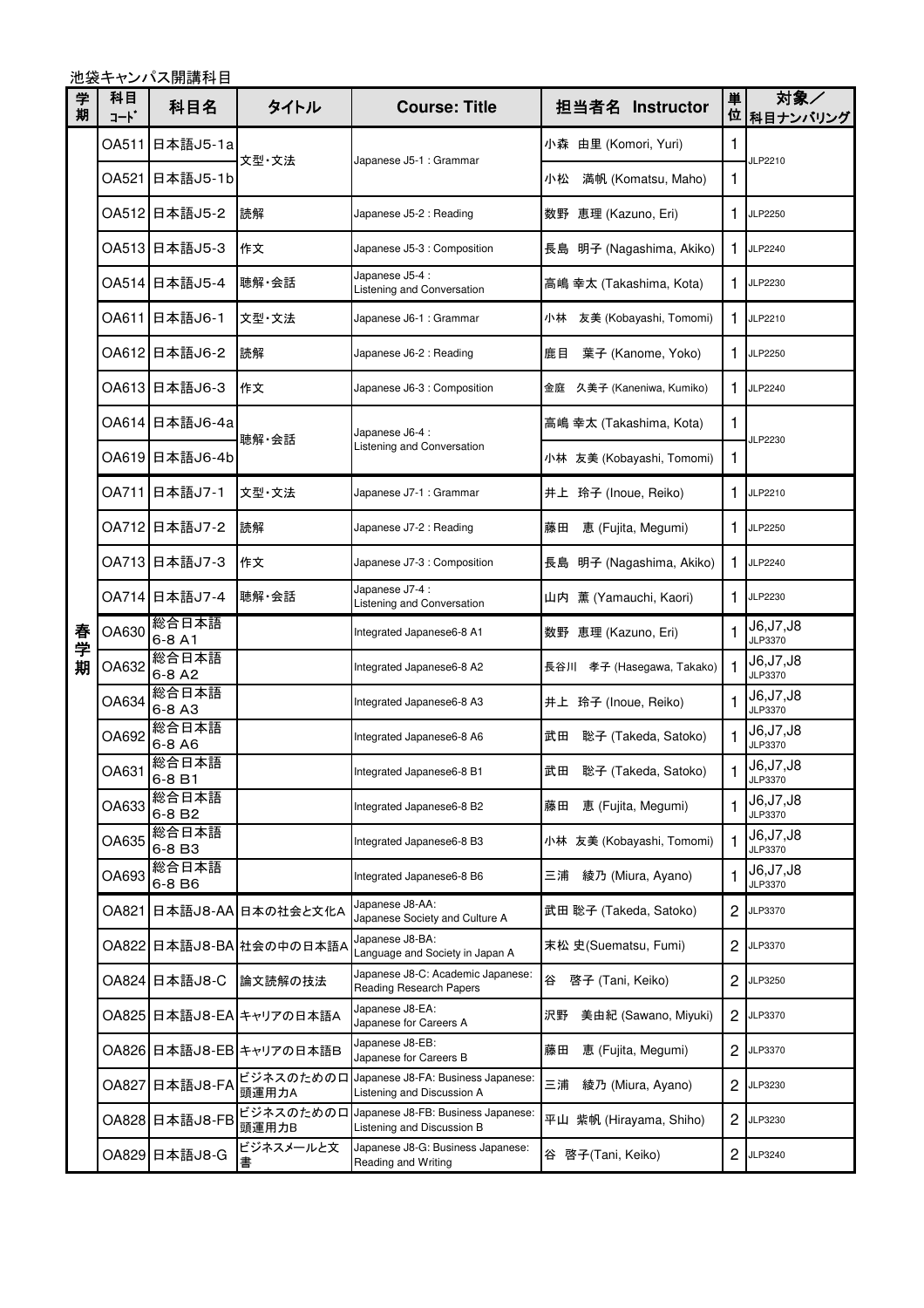| 学<br>期 | 科目<br>$-1$ | 科目名 | タイトル                     | <b>Course: Title</b>                                                    | 担当者名<br><b>Instructor</b>    | 単 | 対象/<br>- 位 科目ナンバリング |
|--------|------------|-----|--------------------------|-------------------------------------------------------------------------|------------------------------|---|---------------------|
| 春      |            |     | OA921 日本語演習1A 日本のアニメ, 歌  | Seminar on Japanese Language and<br>Culture 1A:Animation, Song in Japan | 末松 史(Suematsu, Fumi)         |   | J2,J2S<br>JLP1373   |
| 学<br>期 |            |     | OA923 日本語演習2A 日本の映画, マンガ | Seminar on Japanese Language and<br>Culture 2A: Movie, Manga in Japan   | 井上<br>玲子 (Inoue, Reiko)      |   | J3,J3S<br>JLP1373   |
|        |            |     | OA925 日本語演習3A 日本の小説, 詩   | Seminar on Japanese Language and<br>Culture 3A: Novel, Poem in Japan    | 久美子 (Kaneniwa, Kumiko)<br>金庭 |   | J4,J5<br>JLP2373    |

### 新座キャンパス開講科目

| 学<br>期 | 科目<br>コード    | 科目名                         | タイトル                     | <b>Course: Title</b>                                                       | 担当者名<br><b>Instructor</b>    | 単<br>位 | 対象∠<br>相目ナンバリング            |
|--------|--------------|-----------------------------|--------------------------|----------------------------------------------------------------------------|------------------------------|--------|----------------------------|
|        | OA931 漢字A    |                             |                          | Kanji A                                                                    | 鹿目<br>葉子 (Kanome, Yoko)      |        | 全特外生<br>JLP9263            |
|        | <b>OA901</b> | 総合日本語<br>$4-6A$             |                          | Integrated Japanese4-6 A                                                   | 葉子 (Kanome, Yoko)<br> 鹿目     |        | J4,J5,J6<br>JLP2370        |
|        | OA902        | 総合日本語 <br>$4-6B$            |                          | Integrated Japanese4-6 B                                                   | 綾乃 (Miura, Ayano)<br>三浦      |        | J4,J5,J6<br>JLP2370        |
|        | OA636        | 総合日本語<br>6-8 A4             |                          | Integrated Japanese6-8 A4                                                  | 紀子 (Saito, Noriko)<br>斉藤     |        | J6.J7.J8<br>JLP3370        |
| 春<br>学 | OA638        | 総合日本語<br>$6 - 8$ A5         |                          | Integrated Japanese6-8 A5                                                  | 紀子 (Saito, Noriko)<br>斉藤     |        | J6,J7,J8<br>JLP3370        |
| 期      | OA637        | 総合日本語<br>6-8 B4             |                          | Integrated Japanese6-8 B4                                                  | 芳子 (Kawabata, Yoshiko)<br>川端 |        | <b>J6,J7,J8</b><br>JLP3370 |
|        | OA639        | 総合日本語<br>6-8 B <sub>5</sub> |                          | Integrated Japanese6-8 B5                                                  | 川端<br>芳子 (Kawabata, Yoshiko) |        | J6.J7.J8<br>JLP3370        |
|        |              | OA814 日本語J8-C               | 論文読解の技法                  | Japanese J8-C: Academic Japanese:<br>Reading Research Papers               | 綾乃 (Miura, Ayano)<br>三浦      | 2      | JLP3250                    |
|        |              |                             | OA815 日本語J8-EA キャリアの日本語A | Japanese J8-EA:<br>Japanese for Careers A                                  | 藍子 (Sasaki, Aiko)<br> 佐々木    | 2      | JLP3370                    |
|        |              | OA817 日本語J8-FA              | 頭運用力A                    | ビジネスのための口 Japanese J8-FA: Business Japanese:<br>Listening and Discussion A | 佐々木<br>藍子 (Sasaki, Aiko)     | 2      | JLP3230                    |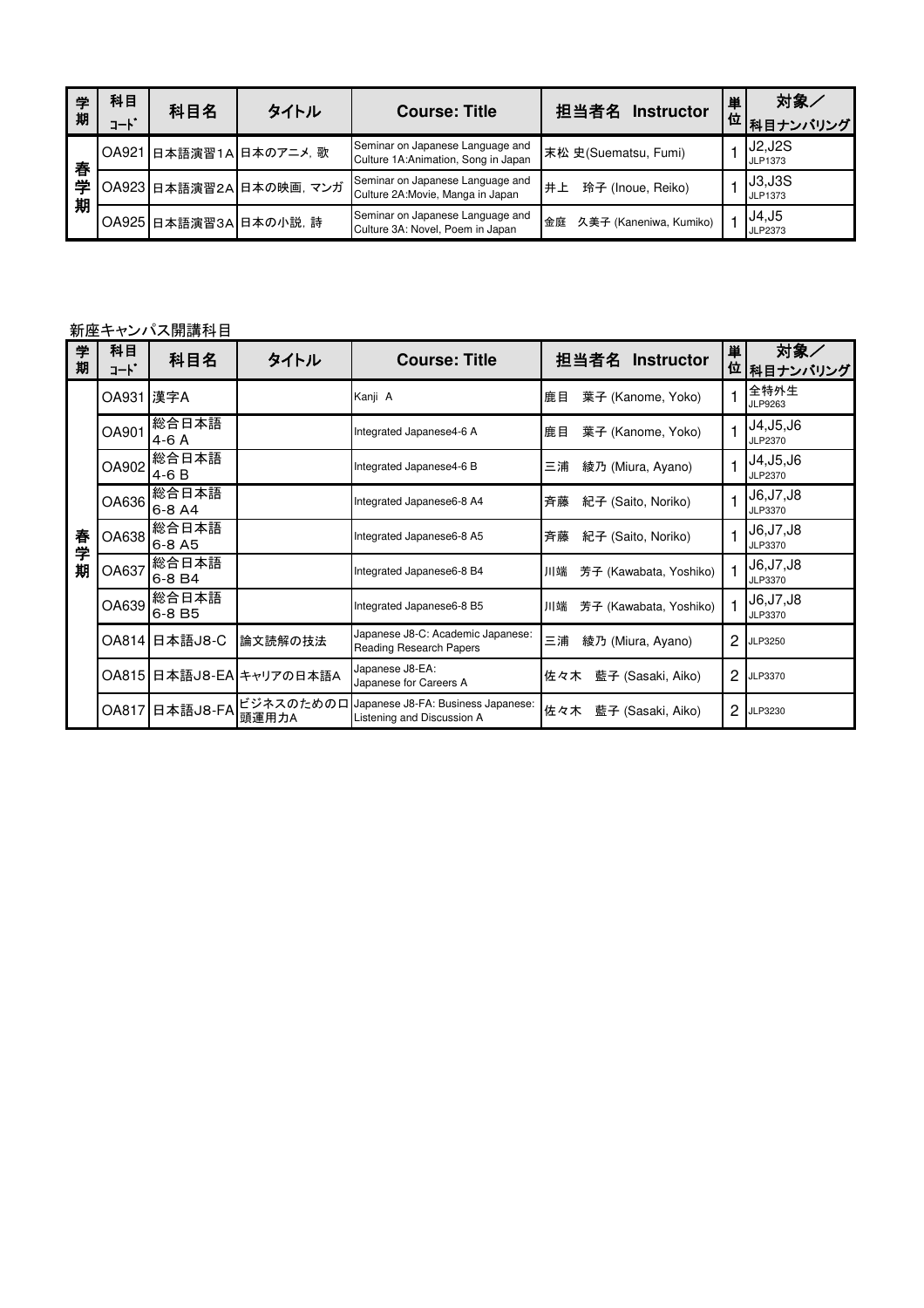## 2021年度 初学期日本語科目一覧表

### 池袋キャンパス開講科目

| 学<br>期 | 科目<br>コード | 科目名               | タイトル               | <b>Course: Title</b>                                                              | 担当者名 Instructor                                                                                               | 単  | 対象/<br>位 科目ナンバリング |
|--------|-----------|-------------------|--------------------|-----------------------------------------------------------------------------------|---------------------------------------------------------------------------------------------------------------|----|-------------------|
|        | OA928     | Japanese<br>L&C B | 日本語·日本文化B          | Japanese L&C B : Japanese<br>Language and Japanese Culture B                      | 小松   満帆 (Komatsu, Maho)                                                                                       | 1  | 全特外生<br>JLP1373   |
|        | OA930     | Japanese<br>L&S B | 日本語·日本社会B          | Japanese L&S B : Japanese<br>Language and Japanese Society B                      | 小森 由里 (Komori, Yuri)                                                                                          | 1  | 全特外生<br>JLP1373   |
|        |           | OA960 日本語JO a     | 生活日本語              | Japanese J0 :<br>Survival Japanese for daily life                                 | 長谷川 孝子 (Hasegawa, Takako)<br>金庭 久美子 (Kaneniwa, Kumiko)<br>武田 聡子 (Takeda, Satoko)<br>小林 友美 (Kobayashi, Tomomi) | 3  | JLP0173           |
|        |           | OA965 日本語JO b     |                    |                                                                                   | イム ジェヒ (Yim, Jaehee)<br>小松 満帆 (Komatsu, Maho)                                                                 |    |                   |
|        |           | OA161 日本語J1-1     | 文法1                | Japanese J1-1 : Grammar 1                                                         | 調整中(TBD)                                                                                                      | 1  | JLP1113           |
|        |           | OA162 日本語J1-2     | 文法2                | Japanese J1-2 : Grammar 2                                                         | 末松 史(Suematsu, Fumi)                                                                                          | 1  | JLP1123           |
|        |           | OA163 日本語J1-3     | 聴解·会話              | Japanese J1-3 :<br>Listening and Conversation                                     | 東平 福美 (Higashihira, Fukumi)                                                                                   | 1  | JLP1133           |
|        |           | OA164 日本語J1-4     | 総合スキル              | Japanese J1-4 : Total Skills                                                      | 小林 友美 (Kobayashi, Tomomi)                                                                                     | 1  | JLP1173           |
|        |           | OA165 日本語J1-5     | 読解・作文              | Japanese J1-5 :<br>Reading and Composition                                        | 武田 雅史 (Taekada, Masafumi)                                                                                     | 1  | JLP1163           |
|        |           | OA961 日本語J1S      | 文法,聴解・会話,<br>読解・作文 | Japanese J1S : Grammar, Listening<br>and Conversation, Reading and<br>Composition | 末松 史(Suematsu, Fumi)<br>森井 あずさ (Morii, Azusa)<br>藤田 恵 (Fujita, Megumi)                                        |    | 3 JLP1173         |
|        |           | OA261 日本語J2-1     | 文法1                | Japanese J2-1 : Grammar 1                                                         | 谷 啓子 (Tani, Keiko)                                                                                            | 1. | JLP1113           |
|        |           | OA262 日本語J2-2     | 文法2                | Japanese J2-2 : Grammar 2                                                         | 末松 史(Suematsu, Fumi)                                                                                          | 1  | JLP1123           |
| 秋学     |           | OA263 日本語J2-3     | 聴解·会話              | Japanese J2-3 :<br>Listening and Conversation                                     | 小松 満帆 (Komatsu, Maho)                                                                                         | 1. | JLP1133           |
| 期      |           | OA264 日本語J2-4     | 総合スキル              | Japanese J2-4 : Total Skills                                                      | 神元 愛美子 (Kamimoto, Emiko)                                                                                      | 1  | JLP1173           |
|        |           | OA265 日本語J2-5     | 読解・作文              | Japanese J2-5 :<br>Reading and Composition                                        | 武田 雅史 (Taekada, Masafumi)                                                                                     | 1  | JLP1163           |
|        |           | OA962 日本語J2S      | 文法,聴解 会話,<br>読解·作文 | Japanese J2S : Grammar, Listening<br>and Conversation, Reading and<br>Composition | 末松 史(Suematsu, Fumi)<br>数野 恵理 (Kazuno, Eri)<br>武田 聡子 (Takeda, Satoko)                                         | 3  | JLP1173           |
|        |           | OA361 日本語J3-1     | 文法                 | Japanese J3-1 : Grammar                                                           | 調整中(TBD)                                                                                                      |    | 1 JLP1113         |
|        |           | OA362 日本語J3-2     | 作文                 | Japanese J3-2 : Composition                                                       | 調整中(TBD)                                                                                                      |    | 1 JLP1143         |
|        |           | OA363 日本語J3-3     | 聴解·会話              | Japanese J3-3 :<br>Listening and Conversation                                     | 東平 福美 (Higashihira, Fukumi)                                                                                   | 1  | JLP1133           |
|        |           | OA364 日本語J3-4     | 総合スキル              | Japanese J3-4 : Total Skills                                                      | イム ジェヒ (Yim, Jaehee)                                                                                          | 1. | JLP1173           |
|        |           | OA365 日本語J3-5     | 読解                 | Japanese J3-5 :<br>Reading Comprehension                                          | 斉藤 紀子 (Saito, Noriko)                                                                                         | 1. | JLP1153           |
|        |           | OA963 日本語J3S      | 文法,聴解・会話,<br>読解・作文 | Japanese J3S : Grammar, Listening<br>and Conversation, Reading and<br>Composition | 数野 恵理 (Kazuno, Eri)<br>森井 あずさ (Morii, Azusa)<br>金庭 久美子 (Kaneniwa, Kumiko)                                     | 3  | JLP1173           |
|        |           | OA461 日本語J4-1     | 文型·文法              | Japanese J4-1 : Grammar                                                           | 井上 玲子(Inoue, Reiko)                                                                                           | 1  | JLP2210           |
|        |           | OA462 日本語J4-2     | 読解                 | Japanese J4-2 : Reading                                                           | 神元 愛美子(Kamimoto, Emiko)                                                                                       |    | 1 JLP2250         |
|        |           | OA463 日本語J4-3     | 作文                 | Japanese J4-3 : Composition                                                       | 小林 友美 (Kobayashi, Tomomi)                                                                                     | 1  | JLP2240           |
|        |           | OA464 日本語J4-4     | 聴解·会話              | Japanese J4-4 :<br>Listening and Conversation                                     | 東平 福美 (Higashihira, Fukumi)                                                                                   | 1  | JLP2230           |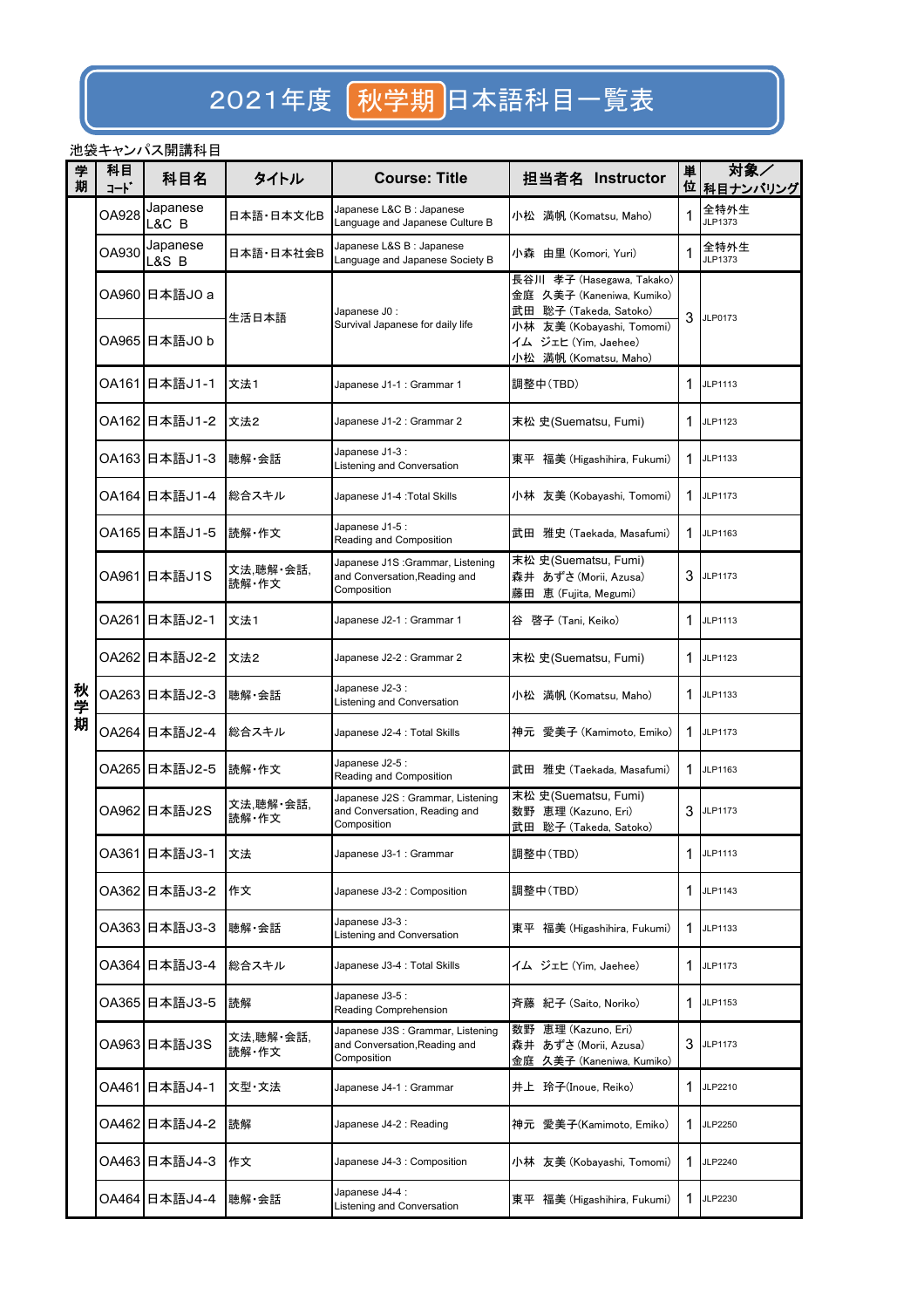池袋キャンパス開講科目

| 学<br>期 | 科目<br>コート | 科目名             | タイトル                     | <b>Course: Title</b>                                          | 担当者名 Instructor              | 単 | 対象/<br>位 科目ナンバリング     |
|--------|-----------|-----------------|--------------------------|---------------------------------------------------------------|------------------------------|---|-----------------------|
|        |           | OA561 日本語J5-1   | 文型·文法                    | Japanese J5-1 : Grammar                                       | 長島 明子 (Nagashima, Akiko)     | 1 | JLP2210               |
|        |           | OA562 日本語J5-2   | 読解                       | Japanese J5-2 : Reading                                       | 高嶋<br>幸太 (Takashima, Kota)   | 1 | JLP2250               |
|        |           | OA563 日本語J5-3a  | 作文                       |                                                               | 冨倉<br>教子 (Tomikura, Kyoko)   | 1 | JLP2240               |
|        |           | OA565 日本語J5-3b  |                          | Japanese J5-3 : Composition                                   | 藤田 恵 (Fujita, Megumi)        | 1 |                       |
|        |           | OA564 日本語J5-4a  | 聴解·会話                    | Japanese J5-4 :                                               | 平山<br>紫帆 (Hirayama, Shiho)   | 1 | JLP2230               |
|        |           | OA569 日本語J5-4b  |                          | Listening and Conversation                                    | 友美 (Kobayashi, Tomomi)<br>小林 | 1 |                       |
|        |           | OA661 日本語J6-1   | 文型 文法                    | Japanese J6-1 : Grammar                                       | 鹿目 葉子 (Kanome, Yoko)         | 1 | JLP2210               |
|        |           | OA662 日本語J6-2   | 読解                       | Japanese J6-2 : Reading                                       | 武田 聡子 (Takeda, Satoko)       | 1 | JLP2250               |
|        |           | OA663 日本語J6-3a  | 作文                       | Japanese J6-3 : Composition                                   | 神元 愛美子 (Kamimoto, Emiko)     | 1 | JLP2240               |
|        |           | OA666 日本語J6-3b  |                          |                                                               | イム ジェヒ (Yim, Jaehee)         | 1 |                       |
|        |           | OA664 日本語J6-4a  |                          | Japanese J6-4 :                                               | 友美 (Kobayashi, Tomomi)<br>小林 | 1 | JLP2230               |
|        |           | OA669 日本語J6-4b  | 聴解·会話                    | Listening and Conversation                                    | 小松 満帆 (Komatsu, Maho)        | 1 |                       |
|        |           | OA761 日本語J7-1   | 文型·文法                    | Japanese J7-1 : Grammar                                       | 長島 明子 (Nagashima, Akiko)     | 1 | JLP2210               |
|        |           | OA762 日本語J7-2   | 読解                       | Japanese J7-2 : Reading                                       | 神元 愛美子 (Kamimoto, Emiko)     | 1 | JLP2250               |
| 秋<br>学 |           | OA763 日本語J7-3   | 作文                       | Japanese J7-3 : Composition                                   | 小林<br>友美 (Kobayashi, Tomomi) | 1 | JLP2240               |
| 期      |           | OA764 日本語J7-4   | 聴解·会話                    | Japanese J7-4 :<br>Listening and Conversation                 | 井上 玲子 (Inoue, Reiko)         | 1 | JLP2230               |
|        | OA680     | 総合日本語<br>6-8 C1 |                          | Integrated Japanese6-8 C1                                     | 数野 恵理 (Kazuno, Eri)          | 1 | J6, J7, J8<br>JLP3370 |
|        | OA682     | 総合日本語<br>6-8 C2 |                          | Integrated Japanese6-8 C2                                     | 武田 聡子 (Takeda, Satoko)       | 1 | J6, J7, J8<br>JLP3370 |
|        | OA684     | 総合日本語<br>6-8 C3 |                          | Integrated Japanese6-8 C3                                     | 井上 玲子 (Inoue, Reiko)         | 1 | J6, J7, J8<br>JLP3370 |
|        | OA690     | 総合日本語<br>6-8 C6 |                          | Integrated Japanese6-8 C6                                     | 長谷川 孝子 (Hasegawa, Takako)    | 1 | J6, J7, J8<br>JLP3370 |
|        | OA681     | 総合日本語<br>6-8 D1 |                          | Integrated Japanese6-8 D1                                     | 長谷川 孝子 (Hasegawa, Takako)    | 1 | J6, J7, J8<br>JLP3370 |
|        | OA683     | 総合日本語<br>6-8D2  |                          | Integrated Japanese6-8 D2                                     | 井上<br>玲子 (Inoue, Reiko)      | 1 | J6, J7, J8<br>JLP3370 |
|        | OA685     | 総合日本語<br>6-8 D3 |                          | Integrated Japanese6-8 D3                                     | ジェヒ (Yim, Jaehee)<br>イム      | 1 | J6, J7, J8<br>JLP3370 |
|        | OA691     | 総合日本語<br>6-8 D6 |                          | Integrated Japanese6-8 D6                                     | 葉子 (Kanome, Yoko)<br>鹿目      | 1 | J6, J7, J8<br>JLP3370 |
|        | OA871     |                 | 日本語J8-AB 日本の社会と文化B       | Japanese J8-AB:<br>Japanese Society and Culture B             | 高嶋 幸太 (Takashima, Kota)      | 2 | JLP3370               |
|        | OA872I    |                 | 日本語J8-AC 日本の社会と文化C       | Japanese J8-AC:<br>Japanese Society and Culture C             | 調整中 (TBD)                    | 2 | J6, J7, J8<br>JLP3370 |
|        |           |                 | OA873 日本語J8-BB 社会の中の日本語B | Japanese J8-BB:<br>Language and Society in Japan B            | 長島<br>明子 (Nagashima, Akiko)  | 2 | JLP3370               |
|        |           | OA874 日本語J8-D   | 論文作成の技法                  | Japanese J8-D: Academic<br>Japanese : Writing Research Papers | 谷 啓子 (Tani, Keiko)           | 2 | JLP3240               |
|        |           |                 | OA875 日本語J8-EA キャリアの日本語A | Japanese J8-EA:<br>Japanese for Careers A                     | 久美子 (Kaneniwa, Kumiko)<br>金庭 | 2 | JLP3370               |
|        |           |                 | OA876 日本語J8-EB キャリアの日本語B | Japanese J8-EB:<br>Japanese for Careers B                     | 井上 玲子 (Inoue, Reiko)         | 2 | JLP3370               |